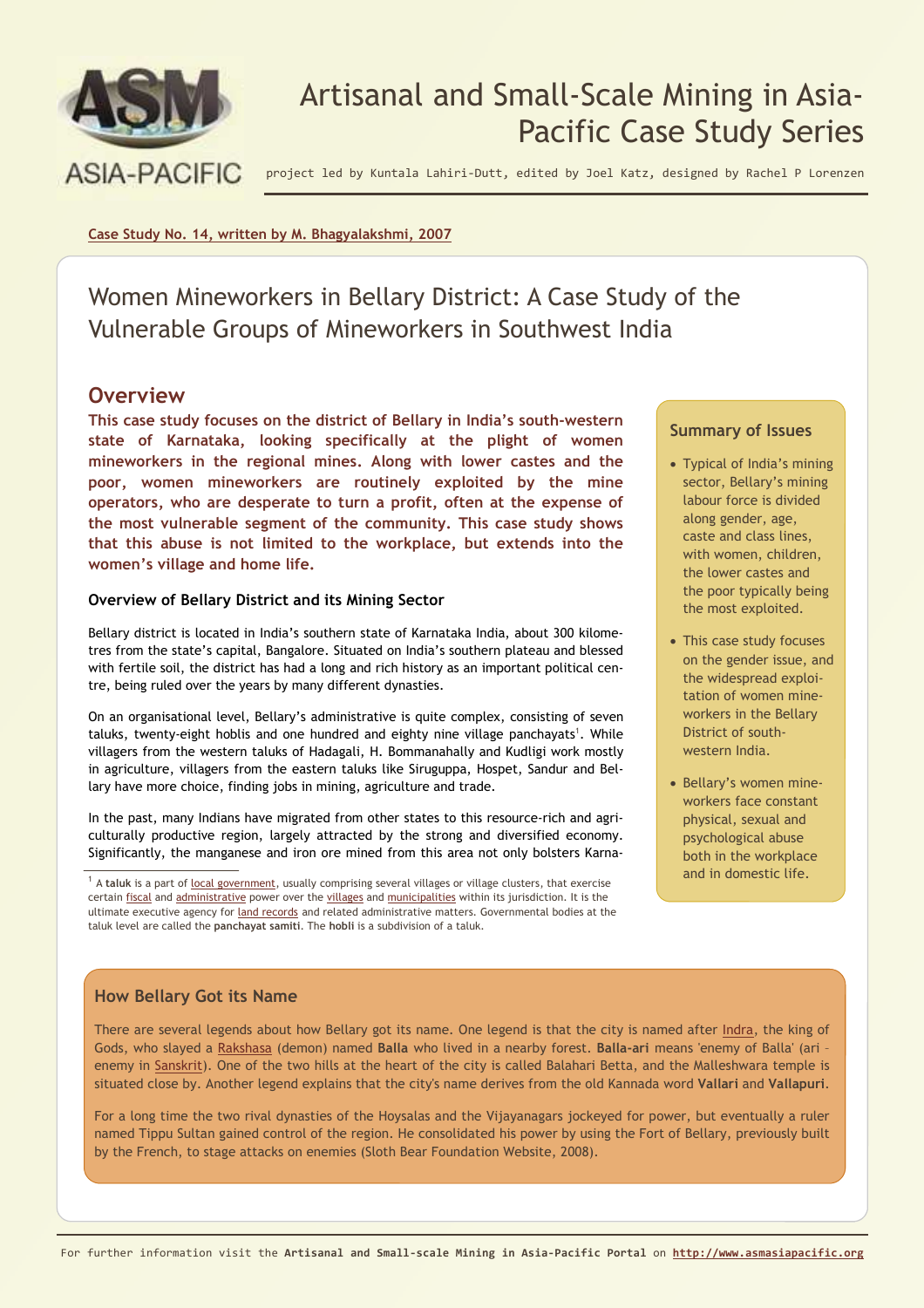#### **Continued from page 1 - Overview of Bellary District and its Mining Sector**

taka state's economy but the Indian economy as a whole, with over half the locally produced iron ore being exported to the domestic and global market. Recent reports have estimated these ore–reserves to be over 18 million tonnes.

Much of the iron and manganese ore deposits and mines are concentrated in the taluks of Sandur, Bellary and Hospet. Of the ninety-nine mining leases that exist in the region, sixty-three are operational, while thirty-three mines are non-operational because the Forestry Department refused to issue or renew the owner's licences. The iron ore deposit covers about 0.4 million hectares and manganese under 95 thousand hectares.

Of the mines, three are government operated, and sixty are privately owned. The mines are all open cast mine operations, with more than half the ore being transported by road and rail to major port facilities, including Mangalore, Karwar, Goa, Chennai and Vishakapatnam. From these ports much of the ore is then exported to Koppal, Maharashtra, Goa, Andhra Pradesh and other states to be used in the steel industry. MMTC, a government owned company, manages the shifting, transportation, export and trade, also acting as a mediator between the producers and the buyers.

Since 2001, the production of ore has increased steadily as a result of rising demand. The work of digging and extracting small lumps from the barren and agricultural lands has been added to the main works. Iron ore is being dug out in the form of Lump and Powder. There has been an increased demand for powdered ore since 2003.

One local labour union estimates that about 20,000 workers are employed in the mines around Bellary. Of these 20,000, however, only about 5,400 work on a permanent basis in government and privately owned mines. The remaining workers are part of the unorganised labour market, and for this reason they have no access to essential services such as health, education, sanitation, clean drinking water, and others. Often, mining leaseholders, contractors and agents act like unscrupulous capitalists, paying labourers less while demanding they work more.

The Bellary district covers about 1270 square kilometres, but of this only about 84 square kilometres is protected forest. The rest of the land is used for agriculture or other landbased activities, like mining, which are the mainstay of the local economy. Bellary's labour force consists of more agricultural labourers than peasants, and significantly, more female labourers than males. Over 44% of Bellary's total labour force fall 'below the poverty line', which means they earn less than \$1USD a day.

Like much of India there's a deep rift separating the upper classes and castes from the lower castes and classes who make up most of the local community. The larger farms, mines and other industries are largely in the hands of the wealthy few who control most of the economy. Predictably it's the women in these communities that are often the most destitute.

*India there's a deep rift separating the upper classes and castes from the lower castes and classes who make up most of the local community ... Predictably it's the women in these communities that are often the most destitute."* 



**Map of the state of Karnataka, with the Bellary District highlighted in yellow on the map on the right.**

### **About our Organisation**

Through a combination of activism and research, our organisation hopes to give a voice to the typically exploited women workers in the mining industry. By creating an awareness of the integral role they play in the labour force and introducing local initiatives, we're attempting to improve local women's lives, giving them back their self dignity and a sense of independence.



**Small scale miners filtering ore near the city of Hospet, Bellary District. Due to great international demands for iron-ore, particularly from China, local mining enterprises have expanded rapidly.** 

*"Like much of*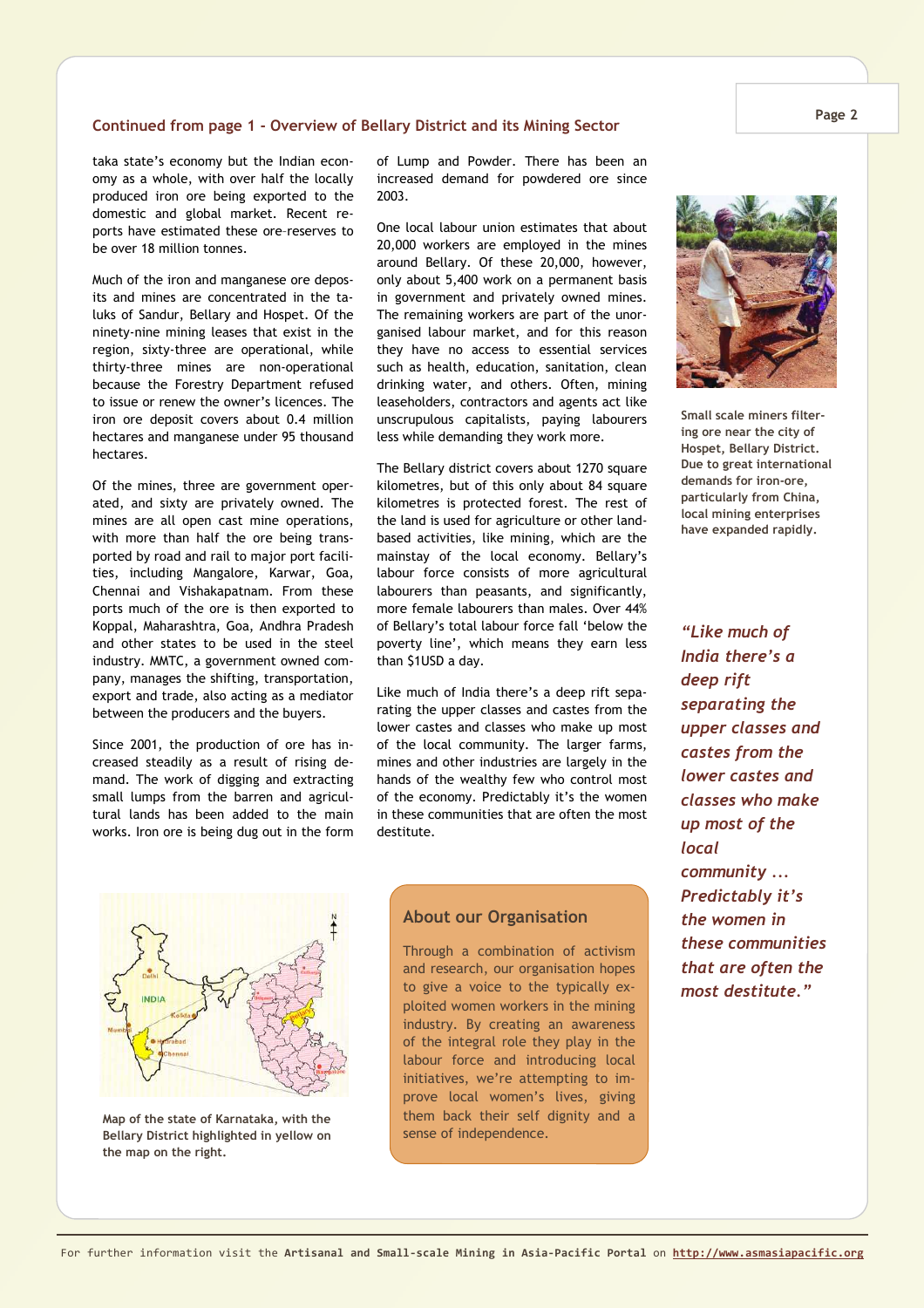### **Class, Caste, Age and Gender Divisions Split the Mining Workforce**

Typical of India's mining sector, Bellary's labour force is divided along class, caste, age and gender lines. This case study focuses on the plight of lower caste women labourers, who generally work in the mines as poorly paid, unskilled workers, or coolies, while the men are paid higher wages for work that's often less taxing.

Women usually engage in two types of work in the mines: processing (involving diggingcrushing) and transporting (wagon loading). Not surprisingly, female mine and quarry workers often find themselves in much riskier environments, where men refuse to work.

Tragically, lower caste women become trapped in a vicious cycle – their jobs give them no skills and little pay, so they can't afford an education for themselves or their families, who are usually destined to the same fate. This means they can't ever climb above the very lowest rung of the extremely hierarchical mining sector, and remain mired in poverty and ignorance.

In an effort to learn more about the traditional roles, status and concerns of the region's women, our organisation carried out a survey to see how Bellary's mining labour force was divided on the basis of gender and age (see **Table 1 on page 4**).

We also arranged a focus group meeting for thirty women workers from the taluks of Bellary, Sandur and Hospet at the points of Papinayakanahally, Karinganur, Vaddu, Torangallu, Yashvanthagar, Jaisingpur and Nadihally. To gain a real insight into these women's life experiences we chose a few participants for in-depth interviews. It clearly shows how Bellary's labour force is divided on the basis of gender and age discriminating against women and children.

*"Tragically lower caste women become trapped in a vicious cycle – their jobs give them no skills and little pay so they can't afford an education for themselves or their families, who are usually destined to the same fate."* 

### **Analysis of the Survey**

The mining labour force is split along gender, age, class and caste lines. Almost without exception all owners are male, and men are always given the better paid jobs with brighter prospects. On the other hand, women mineworkers toil away in the most backbreaking jobs such as stone breaking, crushing, sieving, grading, sifting, carrying, digging, loading, preparing tea and filling bags with red oxide powder. Even in the extremely rare case where a woman is the small-scale mine owner, she has little or no managerial or operational control over the mine, and is owner by name only. For example, the 'Parvathamma Mines', is managed by men who control all aspects of production, supply and utilisation, even though the owners are women. To make matter worse, although permanent employees have every Sunday off, day labourers, the unskilled and non-salary workers, typically work seven days a week.



**Detailed Map of Bellary District. The city of Bellary is located in the west of the district and Hospet in the central north.**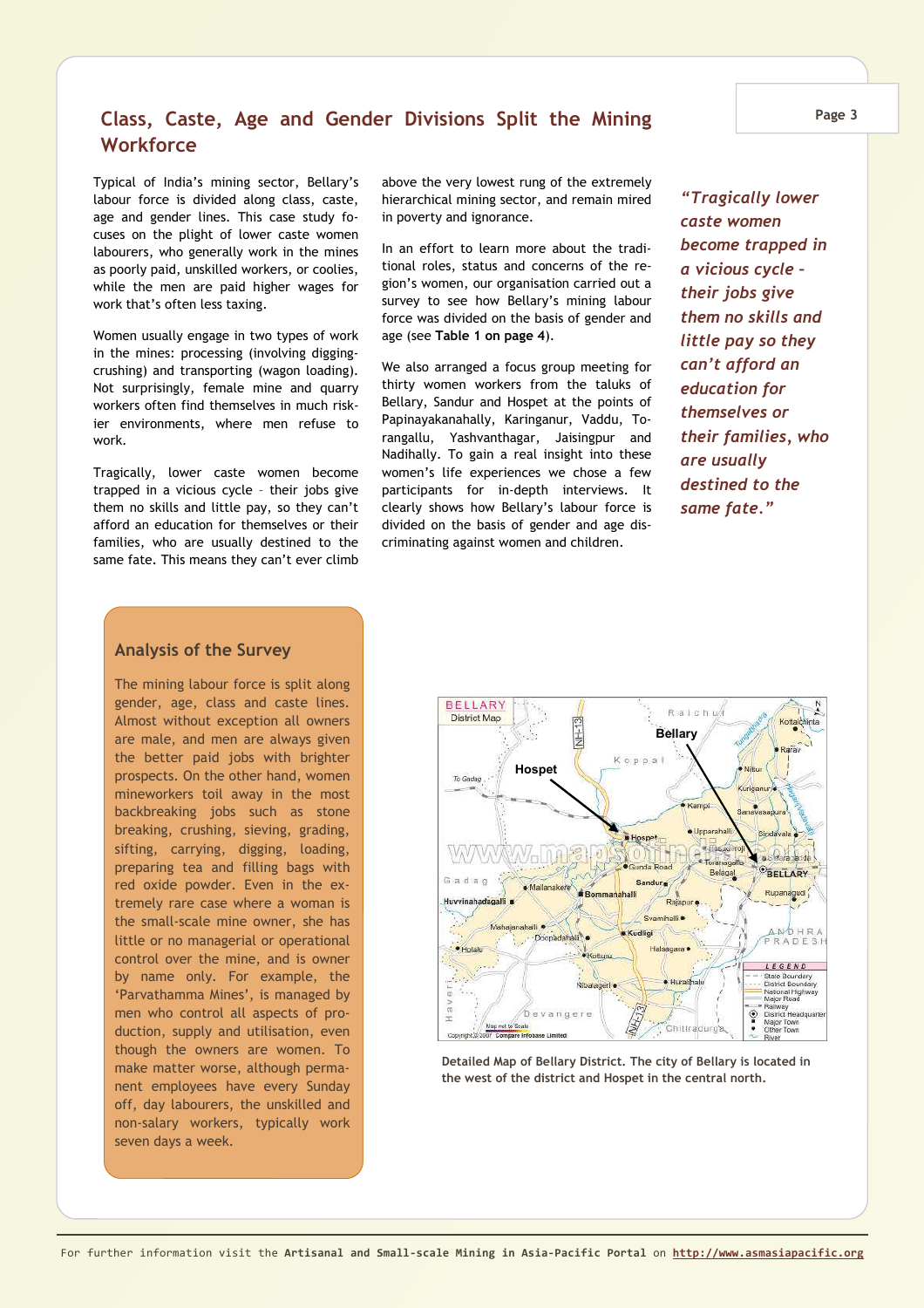| <b>Nature of work</b>      | Men                     | Women                   | <b>Girls</b>            | <b>Boys</b>             |
|----------------------------|-------------------------|-------------------------|-------------------------|-------------------------|
| <b>Mine Owners</b>         | Y                       | N                       | N                       | N.                      |
| <b>Assistants</b>          | $\overline{Y}$          | N                       | N                       | N                       |
| Managers                   | Y                       | N                       | N                       | N                       |
| <b>Engineers</b>           | $\overline{Y}$          | N                       | N                       | N                       |
| <b>Surveyors</b>           | Y                       | $\overline{N}$          | N                       | N                       |
| Supervisors                | Ÿ                       | N                       | N                       | N                       |
| <b>Accountants</b>         | Y                       | $\overline{N}$          | N                       | N                       |
| <b>Technical Operators</b> | Y                       | N                       | N.                      | N                       |
| <b>Drillers</b>            | Ÿ                       | N                       | N.                      | N                       |
| <b>Over-Breakers</b>       | Ÿ                       | N                       | N.                      | N                       |
| <b>Helpers</b>             | Ÿ                       | N                       | N.                      | N                       |
| <b>Computer Operators</b>  | $\overline{Y}$          | Ÿ                       | N                       | N                       |
| Contractors                | Ÿ                       | N                       | N.                      | N                       |
| <b>Sub-Contractors</b>     | Y                       | $\overline{\mathsf{N}}$ | N                       | N                       |
| Male/Maistry               | Ÿ                       | N                       | N                       | N                       |
| <b>Clerks</b>              | Y                       | $\overline{\mathsf{N}}$ | N                       | N                       |
| Levellers                  | Ÿ                       | $\overline{\mathsf{N}}$ | N.                      | N                       |
| Foreman                    | Ÿ                       | N                       | N                       | N                       |
| <b>Weigh Bridges</b>       | Ÿ                       | $\overline{\mathsf{N}}$ | N.                      | N                       |
| <b>Drivers</b>             | Y                       | N                       | N                       | N                       |
| <b>Cleaners</b>            | Ÿ                       | $\overline{N}$          | N.                      | N                       |
| <b>Security Guards</b>     | Y                       | $\overline{\mathsf{N}}$ | $\overline{\mathsf{N}}$ | N                       |
| <b>Stone Breakers</b>      | Y                       | Ÿ                       | Y                       | Ÿ                       |
| <b>Stone Carriers</b>      | Y                       | Y                       | Y                       | Y                       |
| <b>Sievers</b>             | Ÿ                       | Ÿ                       | Ÿ                       | Ÿ                       |
| <b>Stone Graders</b>       | Ÿ                       | Ÿ                       | Ÿ                       | Ÿ                       |
| <b>Stone Sifters</b>       | Ÿ                       | Ÿ                       | Ÿ                       | Ÿ                       |
| <b>Diggers</b>             | Ÿ                       | Ÿ                       | Ÿ                       | Ÿ                       |
| Sweepers                   | Ÿ                       | Ÿ                       | Ÿ                       | Ÿ                       |
| Loaders                    | Ÿ                       | Ÿ                       | Ÿ                       | Ÿ                       |
| <b>Tea Makers</b>          | Ÿ                       | Ÿ                       | Ÿ                       | Ÿ                       |
| <b>Suppliers</b>           | Ÿ                       | $\overline{\mathsf{N}}$ | $\overline{N}$          | $\overline{\mathsf{N}}$ |
| Agents                     | $\overline{\mathsf{N}}$ | $\overline{\mathsf{N}}$ | $\overline{\mathsf{N}}$ | ${\sf N}$               |

**Table 1 Bellary's Labour Force is Divided on the Basis of Gender and Age Discriminating against Women and Children**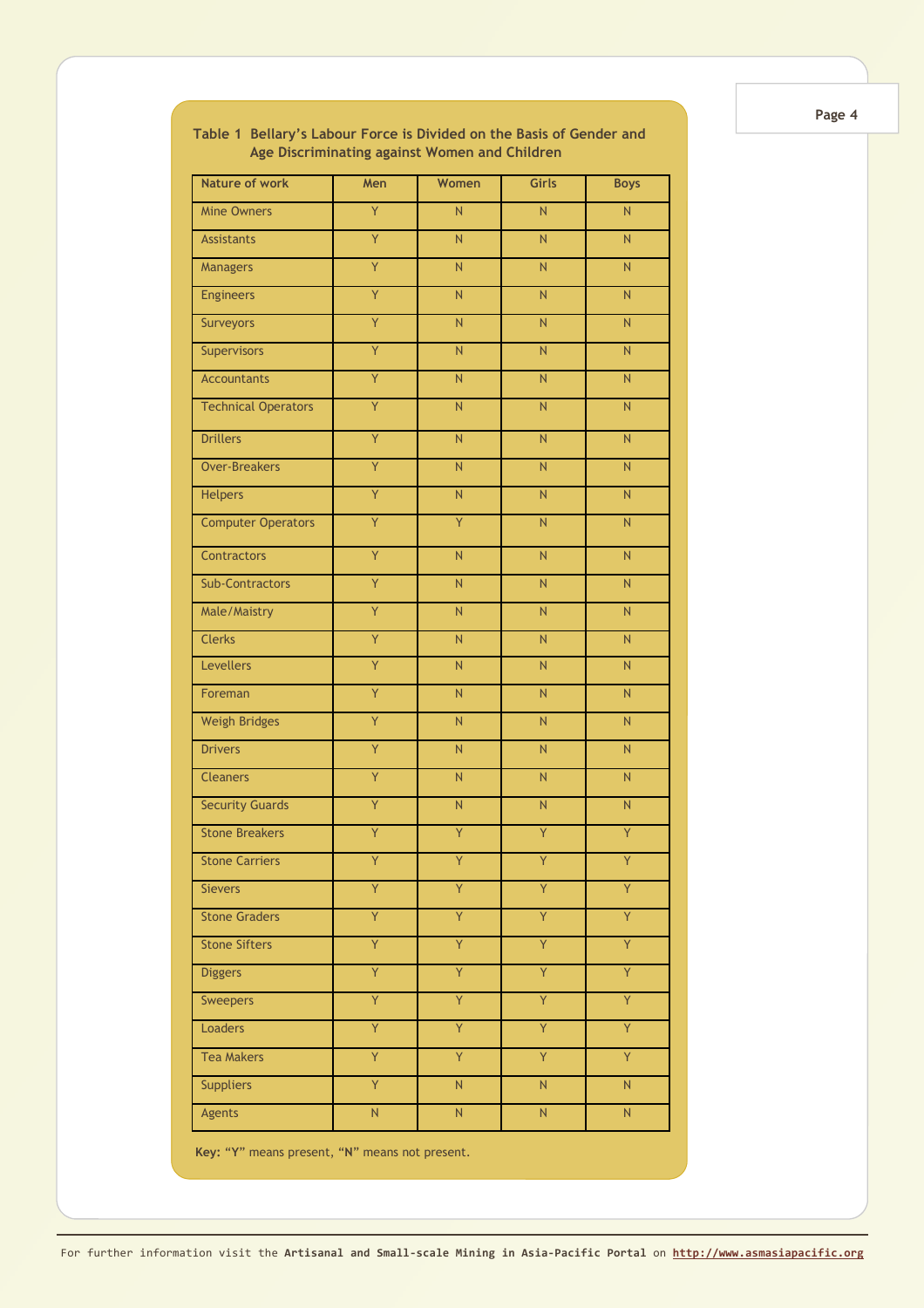#### **Page 5**

# **Child Labourers in Bellary's Mines**

Mine operators take on not only women, but children as well. More often than not, for the poorest in the community, the entire family, including the children, are forced to work in the mines. In this way they make just enough money to survive. Child labourers get the lowest wages, and their work is usually backbreaking and tedious. Since they spend the entire mining season working, they have no time for school, missing out on any sort of education. This vicious cycle is self-perpetuating, and these families sink into deeper poverty.

Traditionally, Indian society sees boys as the family's only future breadwinner. The girl's conventional role is to look after the family's males, and even if they're not working, they usually aren't allowed to go to school.

Other factors the make it difficult for children, and particularly girls, from the poor local community to get an education include the fact that: poor families can't afford to pay for their children's education; children often have to travel great distances to reach school; parents often feel that an education is irrelevant and that their children should work or help out in the home instead; and if girls are educated it's much harder to find a suitable husband of high standing, not to mention that the dowries they have to pay to wealthier, better educated families are usually much higher.

While mothers from middle and higher middle class families can afford to pay for childcare, poor families can't. But the mother still has to work, as their salary is an indispensable part of their family's overall income. So, typically, the mother is weighed down with the double burden of working fulltime and raising her children. Consequently, many girls have to ease their mother's load by staying at home, caring for their siblings and doing the household chores while their mothers are off at work.

Once again, this means that the girls remain uneducated and illiterate, further com-

*"Traditionally Indian society sees boys as the family's only future breadwinner. The girl's conventional role is to look after the family's males and even if they're not working, they usually aren't allowed to go to school."* 

### **Poor Literacy Rates among Bellary's Female Mineworkers Reflects Faulty Education System**

The workers in the small mines and quarries are commonly migrants from the neighbouring states of Andhra, Goa and Maharashtra. Unlike the local labourers, they do not have permanent houses and typically live in temporary huts or shelters. They do not own their own land, and can't afford an education for their children.

This dire situation is reflected in the 2001 national census data, which reveals Bellary's poor literacy levels (about 61%), which is lower amongst the women (46%) than men (72%). This data illustrates clearly the deep divisions in literacy rates slicing through class, caste and gender, with the worst literacy rates among poor women, and particularly among women from the lowest castes and ethnic tribal groups.

Education is essential if mine workers are to escape the poverty trap, as developing skills and technological expertise enables them to get higher paying jobs that offer better prospects, and the possibility for promotion. Without education and training, workers are labelled as 'unskilled' and put into the lowest employment category, where they're forced to work harder and longer for pitiful wages. In almost all of Bellary's mines and quarries this unenviable section of the labour force is made up of lower caste women.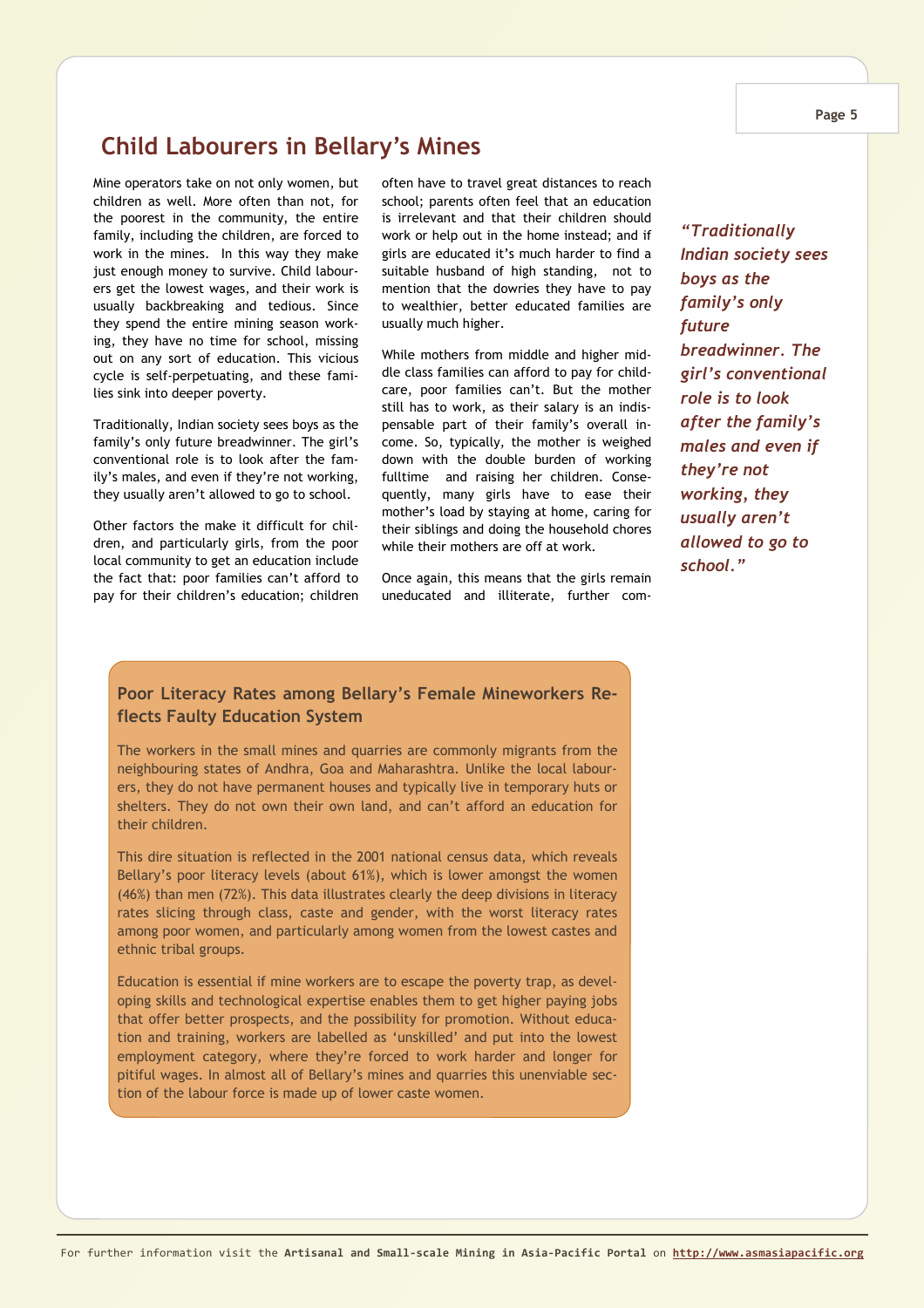### **Bellary's Women Mineworkers - Victims of Mine Operators' Discriminatory Practices**

As most of the female labourers in the mines are from migrant families, they don't posses their own house or land like local mineworkers. Typically, they live in tents and dilapidated huts by the side of the mining hills, where dust and pollution blankets the landscape. It's not uncommon for local and permanent mineworkers to also live in squalid tents and huts that fringe the mines, which are often provided by the mine owners. Living in pitiful conditions, these poor families desperately struggle just to earn enough to eat, with little, or no, prospect of escaping this hand to mouth existence. Most of the women workers are from lower castes. Being illiterate and nearing middle age, these women cannot earn equal wages to their male counterparts. As such they often need to work two jobs, often doing up to 18 hours a day, to be able to provide for their families. They get very low wages for their hard labour. Sex discrimination is also common.

The overall effect of these conditions is that these women labourers have no autonomy over their own lives. In other words, they have no say on whether they get an education or some sort of vocational training, and can't choose their job. They have no control over what hours they work, and tragically, they often have little control over their sexual choices or family planning decisions.

For this reason, they often live in fear and without dignity. Often they're also guiltridden, as they can't provide for and take care of their families. Even though they wake at the break of dawn, perform all the household chores, walk up to ten kilometres to work, toil away all day at dangerous and physically exhausting work, and come home to prepare their family's dinner and look after their children, they have very little to show for it at the end of the day.

Without any protective equipment like masks, goggles, shoes or helmets being provided, female labourers perform all sorts of tasks, without recourse or complaint.

Covering their faces with locally made coarse towels or strips of sari ends, they're rarely protected from the red dust spraying off the manganese.

This dust gets into their eyes and nostrils, causing lung disease and other respiratory illnesses, not to mention skin conditions, injuries and long term eye damage. Women also get back and chest injuries from carrying heavy pieces of stone.

Other conditions that women are typically affected by include aches and pains, anaemia, white discharge, urinary tract infection and AIDS.

*"… they have no say on whether they get an education or some sort of vocational training and can't choose their job. They have no control over what hours they work, and tragically they often have little control over their sexual choices or family planning decisions."* 

### **No Insurance or Medical Care for Poorest Mineworkers**

Only permanent employees are eligible to receive service benefits such as **EPF** (Employee's Provident Fund), EPS (Employee Pension Scheme) and other benefits through the Ministry of Labour and the Iron and Manganese ore labourers' unions. Labourers employed in the unorganised labour market however struggle to survive from day-to-day barely eking out an existence.

As temporary employees they aren't eligible for medical coverage from either the mine operators or the government. For this reason hundreds of private nursing homes have opened capitalising on the scarcity of public health and medical facilities. Ironically these facilities are too expensive for most labourers. Although the Labour Welfare Department has opened hospitals at Kariganur and Sandur they lack casualty units operating theatres and expert doctors.

Mine owners do provide medical facilities, but typically these are only available to a few select workers, and when workers fall sick, proper clinical examinations are rarely carried out to determine the kind of disease the labourers have and their causes. If such tests are conducted the results are not made public. This conspicuous lack of medical facilities and the negligent treatment by medical practitioners has led to a significant increase in the number of patients suffering from chronic chest conditions, AIDS, and lung and respiratory disorders.

Recently, investigators visited the health centres to collect statistics in an attempt to expose this unfortunate situation, but medical officers refused to release dates and information. Despite this, the circumstantial evidence shows beyond doubt that mine-related pollution adversely affects the mineworkers and the local community's health.

**Note: EFP** is a benefit fund that covers life insurance, sickness, and superannuation, among other things. (Source: http://www.tn.gov.in/policynotes/archives/policy2004-05/labemp2004-05-12.htm)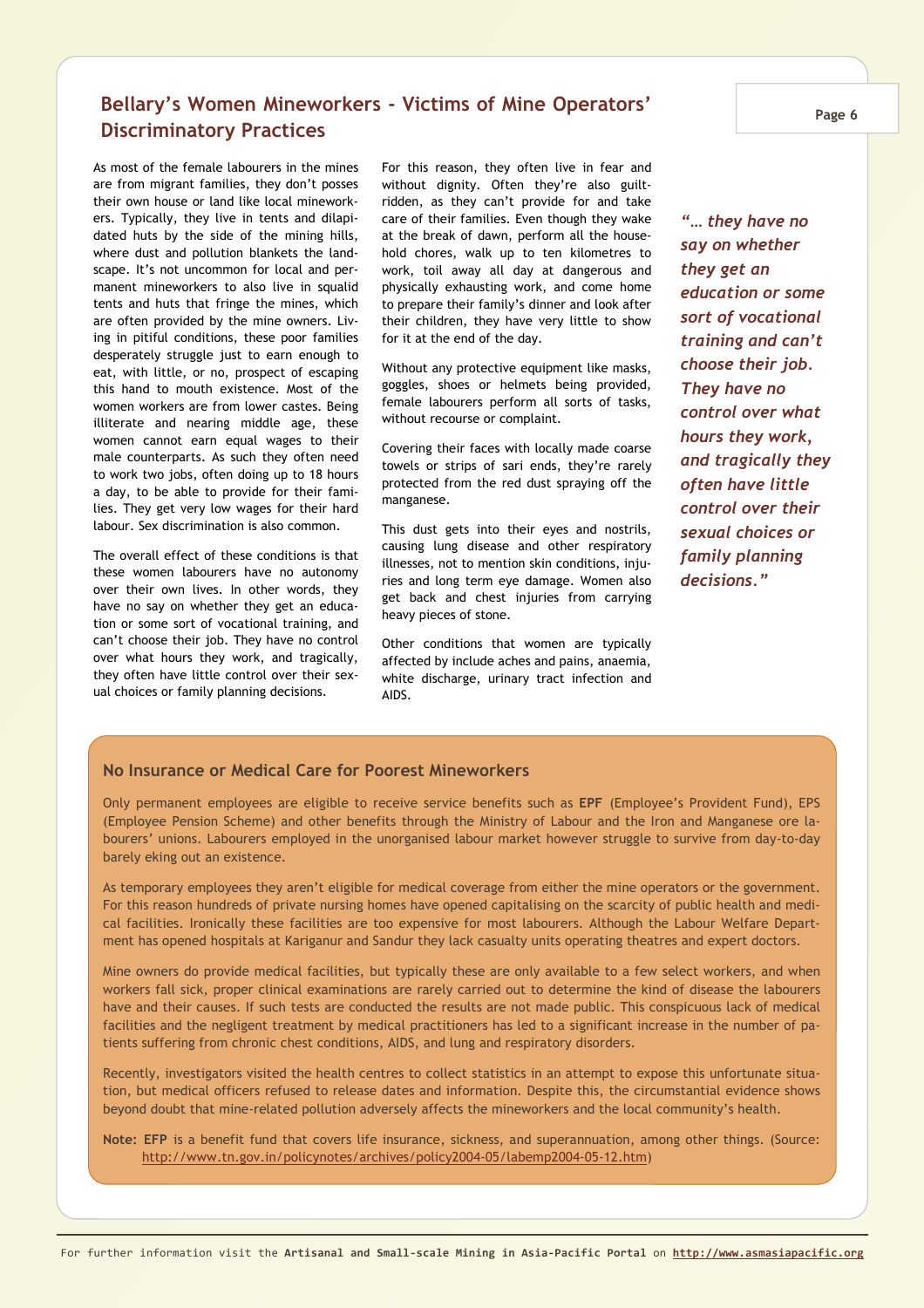### **Legal Provisions Don't Protect Bellary's Mineworkers from Exploitation**

The Factory Act 1948, Estates Act 1957, Mines Act 1957, Contract Labour Act 1970 and Inter-State Migrated Workers Act 1980 have legislated that mine owners and contractors must ensure the welfare of all contract workers guaranteeing access to health facilities, canteens, restrooms, clean drinking water, latrines, crèche facilities and first-aid. In reality, however, such facilities are rarely provided (Kerala Government Website, 2008).

Meanwhile, it's almost impossible for mineworkers to voice their grievances, as they have little or no direct contact with the mine owners and operators. Mineworkers can only access management through the mine contractors and **mistries**  (supervisors), but these middlemen are acutely aware that the mineworkers, particularly the women, and lower classes and castes, desperately need the work and are unlikely to make any complaints. Agents, contractors and **mistries** openly exploit these vulnerable groups. Women are categorised as 'flexible workers', and are exploited in a ruthless 'hire and fire' process.

Poor literacy rates amongst these mistreated groups only compounds their problem, as they can't defend themselves legally against mistreatment resulting from the blatant disregard of legal provisions. Indeed, mineworkers are often unaware of any wrongdoing at all.

Meanwhile, mine operators try to protect their interests and tighten their control by bending or ignoring government laws, and even rules and regulations within the mine's own operating constitution.

As previously discussed in this case study, the mine operator's total contempt for the mineworker's, and particularly women's, legal rights has resulted in a situation where more often than not mineworkers are profoundly exploited. This exploitation occurs on many levels, from financial, to sexual and physical. During one of the group discussions initiated by our organisation, a female mineworker, called **Sithamma**, explained tearfully the reality of their desperate situation, "It's difficult for us to keep the hands that feed us away from our bodies".

Although women workers generally follow orders coming from the labour contractors and head **mistries**, they've little chance of getting heard by any workers' organisations or unions. One of the greatest hurtles facing females seeking better working conditions is their inability to organise themselves into unionised groups, which have better legal representation and are taken more seriously by mine owners and operators.

*A female mineworker… explained tearfully the reality of their desperate situation, "It's difficult for us to keep the hands that feed us away from our bodies."* 



### **Women Mineworkers constantly Face Abuse and Disempowerment in Domestic Life**

Domestic violence is a tragic reality constantly facing women mineworkers both in the workplace and at home. Ironically, although the wages earned by female quarry workers is an integral part of the total family earnings, these incomes rarely translate into more empowerment and respect for women. Despite hours of backbreaking labour in miserable conditions, and their important financial contribution, women are powerless to defend themselves against the sexual, physical and psychological abuse perpetrated against them by their own families and the wider community.

Women have little control over how to spend the cash, whether they invest it in their family's future or, unthinkably, spend it on themselves. It is common for a husband to forcefully take the money and squander his wife's income on alcohol, **bidis** (an indigenous form of cigarettes) or even on prostitutes.

**Female mineworkers and their children in the Ramandurga Mining Precinct South of Hospet, Bellary District**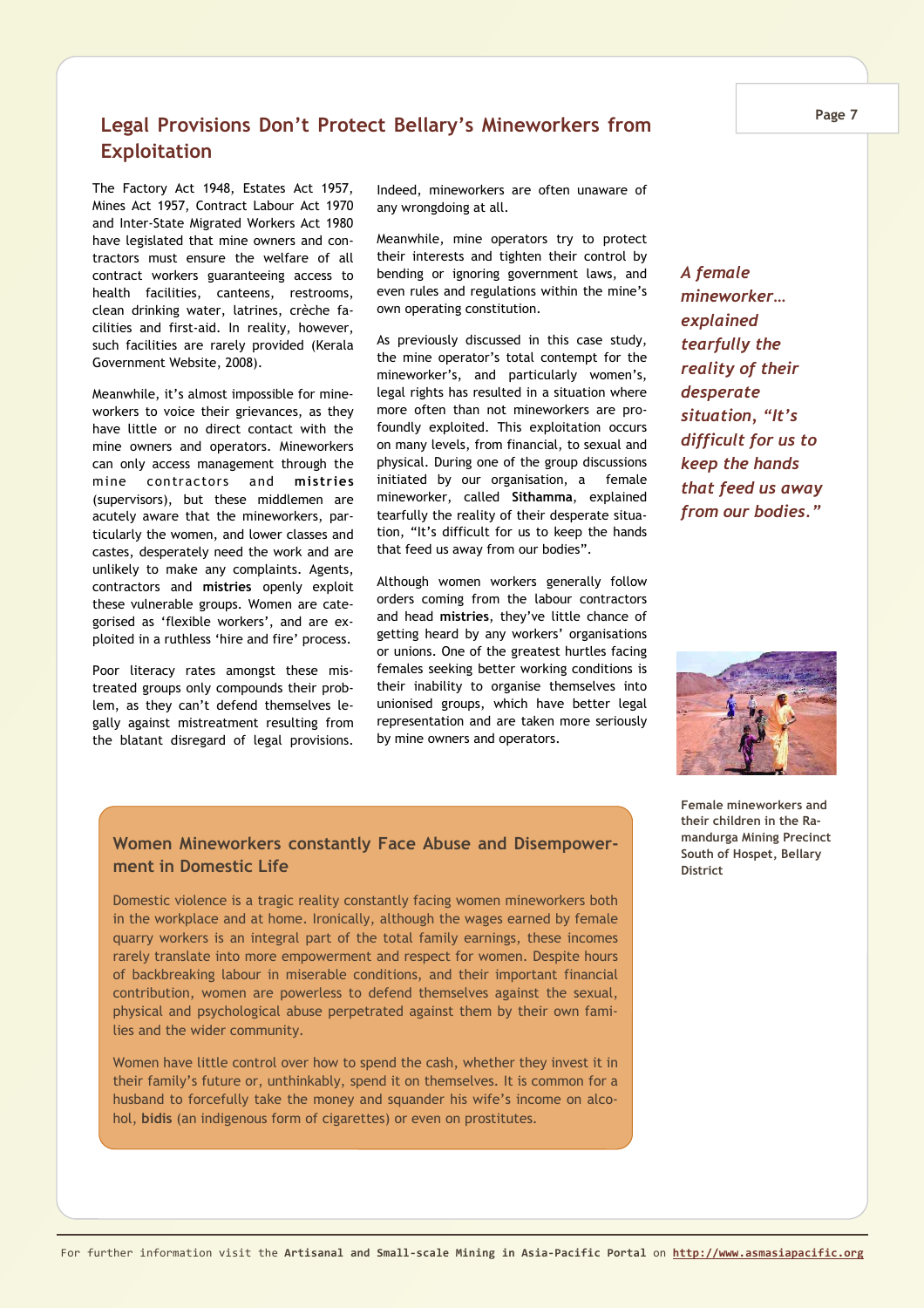# **Technological Change Threatens Mineworkers' Livelihoods**

 India's rapidly expanding economy, and the drive of mine owners to maximise productivity and profits ensuring global competitiveness, is seeing the mining industry push for a more technologically advanced and mechanised approach to mining. This could spell disaster for a large segment of the mining labour force, particularly the unskilled and temporary workers.

Increasingly, a large number of women workers are being made redundant by mechanical equipment, that performs their duties more effectively and at a lower cost once the equipment has been paid off.

Jobs like stone breaking and powdering, and many others, are now performed by big machines.

In the past, the whole family was involved in wagon loading. Typically one railway wagon consists of fifty compartments, each compartment having a 55-60 ton capacity. Each worker was capable of loading up to 5-6 tons; so to load a whole train took about five hundred workers, each one receiving Rs. 80 for their few hours work.

A total family could get Rs 250. These days things are changing, and machines can do this work cheaper and in less time, with human labourers becoming unnecessary, or even a liability.

In previous years, the loading stations where the ore was transported from the mines were few in number. Local mineworkers benefited greatly from the extra income earned by loading ore. Now that the global market is demanding more iron ore, the loading stations have multiplied, but contractors are employing many more labourers at significantly reduced rates.

Recently established loading stations include Vysanakere, Kariganur, Hospet, Papinayakanahally, Byluvaddigere, Gadinagur, Toranagal, Allipura, Hagari, K Veerapura, Yashwant Nagar, Munirabad, Donimalai, Samehally, Rajapura and Ramghad.

The outcome of this rapid mechanisation of Bellary's mining industry is that human labour is quickly being phased out in favour of a more efficient automated system.

### **Mining's Environmental Impact**

Mining is also creating deforestation, which is exacerbated by workers cutting wood for fuel. Mine owners more often than not, ignore environmental regulations, cutting costs at every corner in a desperate attempt to ensure maximum profit.



**Mining Road from Hospet to Sandur, Bellary District**